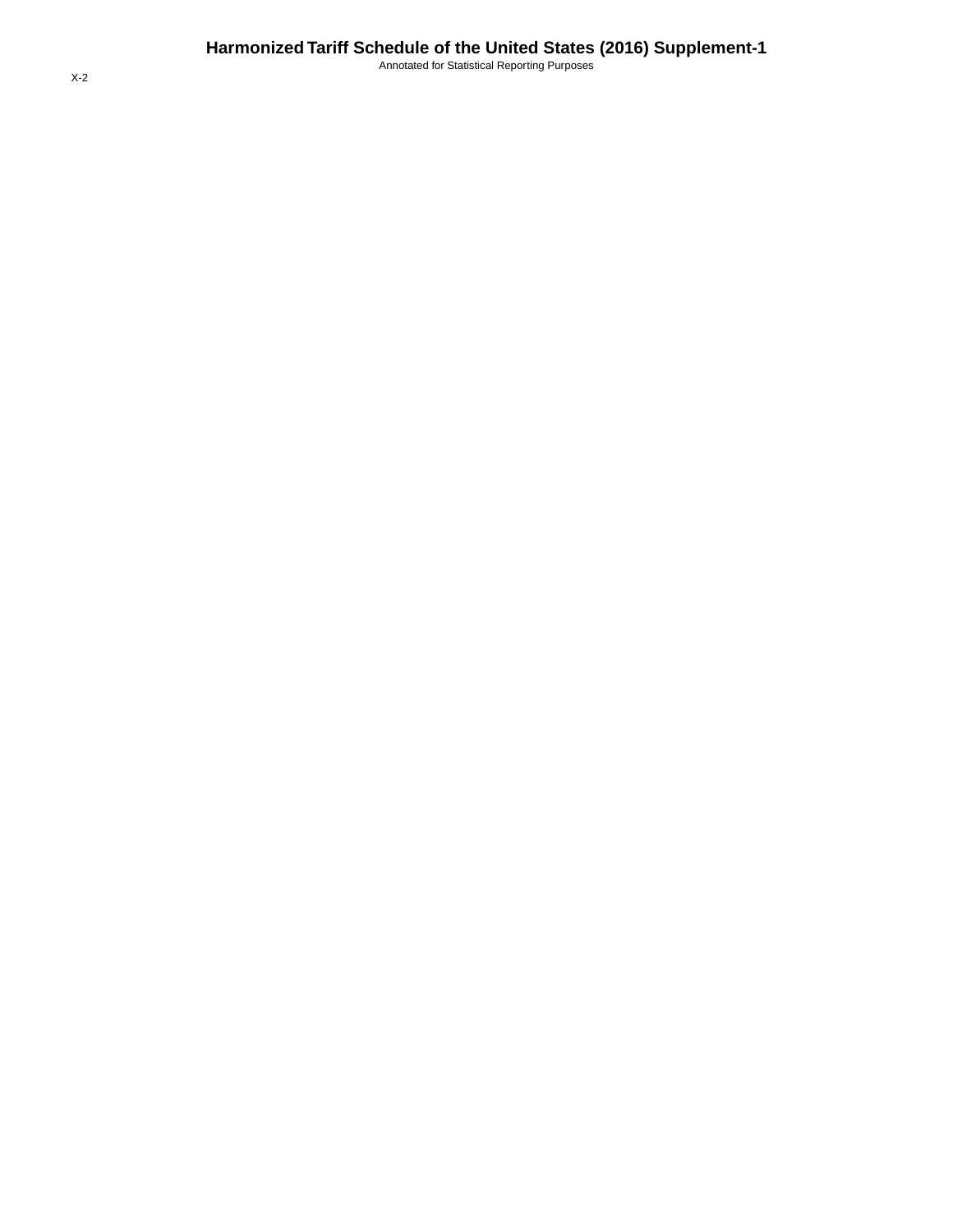Annotated for Statistical Reporting Purposes

# CHAPTER 47

# PULP OF WOOD OR OF OTHER FIBROUS CELLULOSIC MATERIAL; RECOVERED (WASTE AND SCRAP) PAPER OR PAPERBOARD

### **Note**

X 47-1

1. For the purposes of heading 4702, the expression "chemical wood pulp, dissolving grades" means chemical woodpulp having by weight an insoluble fraction of 92 percent or more for soda or sulfate woodpulp or of 88 percent or more for sulfite woodpulp after one hour in a caustic soda solution containing 18 percent sodium hydroxide (NaOH) at 20°C, and for sulfite woodpulp an ash content that does not exceed 0.15 percent by weight.